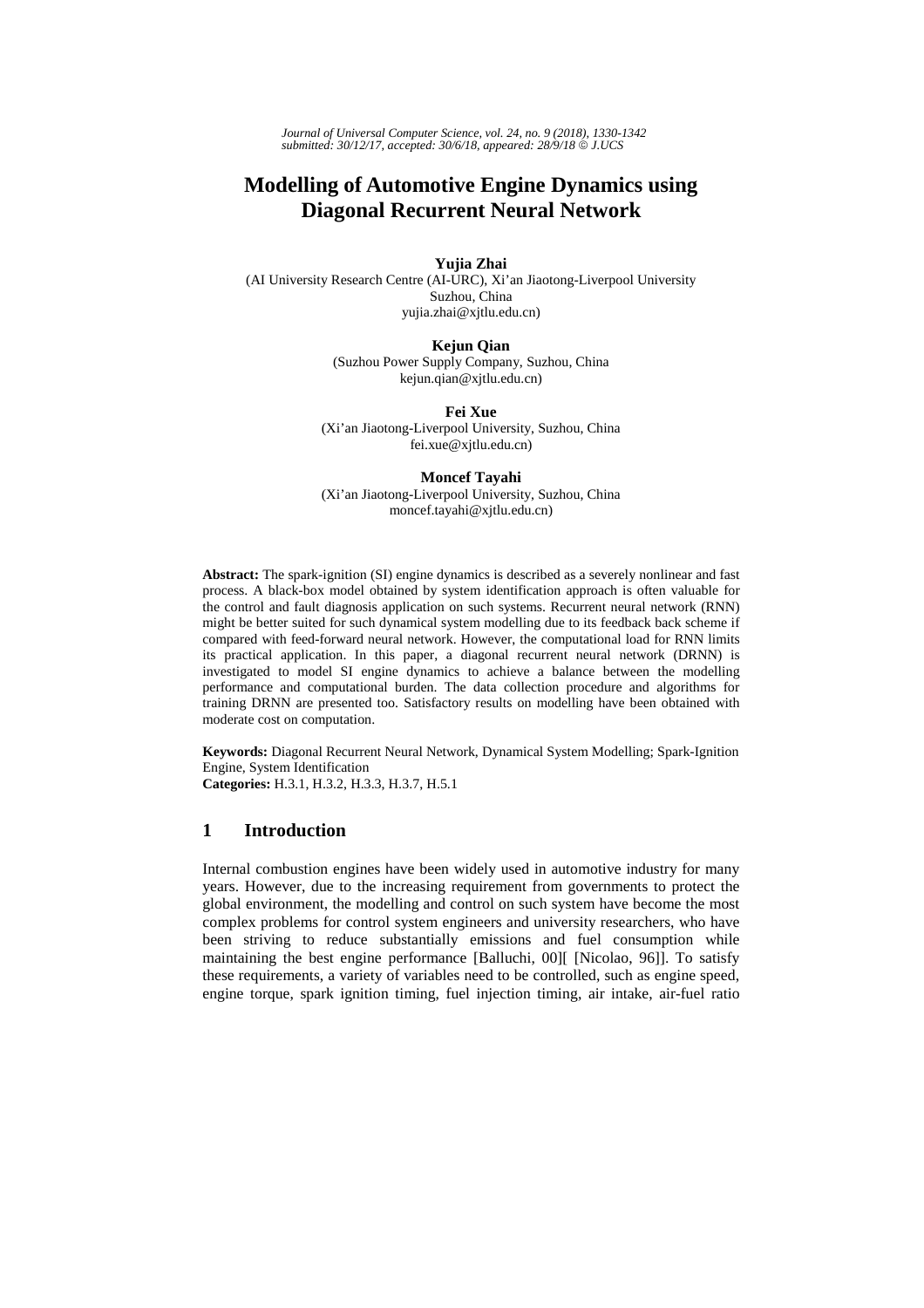(AFR) and so on [Tan, 00] [Vinsonneau, 03]. These variables are complicatedly related to each other. Control methods that are based on dynamics models have been successfully implemented in many practical industrial applications.

With the development of high speed micro-controller, more and more advanced modelling techniques can be introduced into the area of automotive engine control [Behrouz, 12]. Neural networks are powerful in their ability on representing both linear and nonlinear relationships and learning the relationships directly from the input-output data of dynamical systems. Recurrent neural networks (RNN) have important capabilities, which are not found in feed-forward networks, such as attractor dynamics and the ability to store information for later use. Of particular interest is their ability to deal with time varying input or output through their own natural temporal operation [Zhai, 10]. Thus, the RNN is a dynamic mapping and is better suited for dynamic systems modelling than the feed-forward networks. Many advanced researches have been done on neural modelling of engine systems in last two decades [Gertler, 95] [Krishnaswami, 95] [Nyberg, 97] [Hsu, 95] [Nyberg, 98] [Kim, 98]. More recently, ARSIE showed a procedure to enhance identification of recurrent neural networks for simulating air/fuel ratio dynamics in SI engines [Arsie, 06]. However, due to the limitation of computational power, the practical applications of engine controllers using recurrent neural network are still very limited [Vigraham, 06]. Therefore, considering the computation burden for fast dynamic system, the DRNN can be a suitable choice for the design of automotive engine management system, instead of fully connected recurrent neural networks (FRNN). DRNN has one hidden layer, and the hidden layer is comprised of self-recurrent neurons. Since there is no inter-links among neurons in the hidden layer, DRNN has considerably fewer weights than FRNN and the network is simplified considerably [Zhai, 09].

In this paper, a DRNN structure and dynamic back-propagation training algorithm are introduced in for in Section 2. A mean value engine model used in this research is shown in Section 3. The modelling procedure and modelling results are provided in Section 4. Based on the results obtained, a conclusion is given in Section 5.

## **2 DRNN Structure and Algorithms**

#### **2.1 DRNN Structure**

The DRNN consists of one hidden layer of computation nodes. The basic DRNN structure is shown in Figure. 1,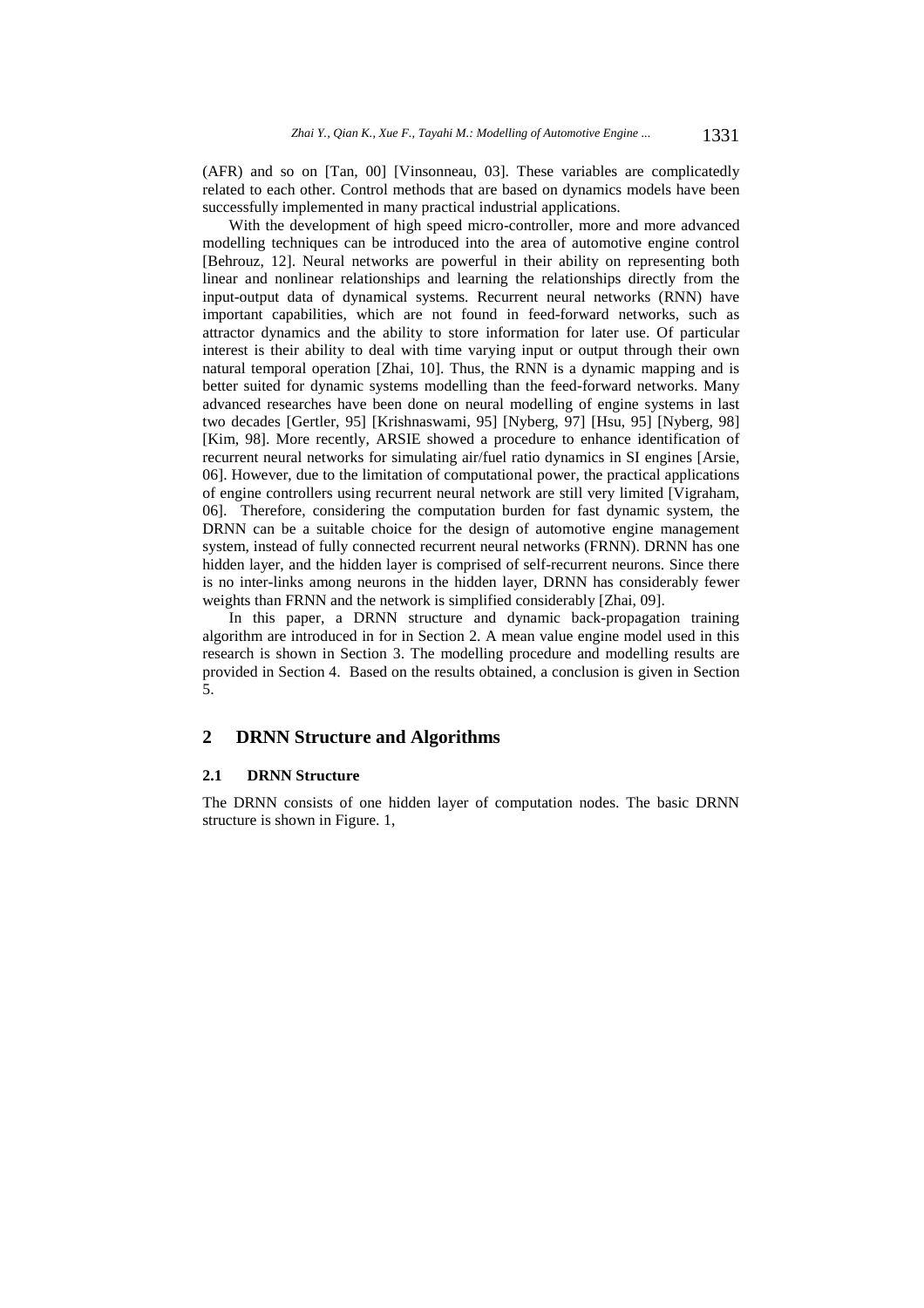

*Figure 1: DRNN structure*.

where  $x(k) \in \mathbb{R}^n$ ,  $h(k) \in \mathbb{R}^q$ ,  $\hat{y}(k) \in \mathbb{R}^p$ ,  $W^h(k) \in \mathbb{R}^{q \times (n+1)}$ ,  $W^d(k) \in \mathbb{R}^{n \times q}$  and  $W^{y}(k) \in \Re^{p \times (q+1)}$ 

$$
W^{h} = \begin{bmatrix} w_{1}^{h} \\ \vdots \\ w_{q}^{h} \end{bmatrix} = \begin{bmatrix} w_{1,1}^{h} & \cdots & w_{1,n+1}^{h} \\ \vdots & \ddots & \vdots \\ w_{q,1}^{h} & \cdots & w_{q,n+1}^{h} \end{bmatrix}
$$
 (1)

$$
W^{\mathcal{Y}} = \begin{bmatrix} w_1^{\mathcal{Y}} \\ \vdots \\ w_p^{\mathcal{Y}} \end{bmatrix} = \begin{bmatrix} w_{1,1}^{\mathcal{Y}} & \cdots & w_{1,q+1}^{\mathcal{Y}} \\ \vdots & \ddots & \vdots \\ w_{p,1}^{\mathcal{Y}} & \cdots & w_{p,q+1}^{\mathcal{Y}} \end{bmatrix}
$$
 (2)

$$
W^d = \begin{bmatrix} (w_1^d)^T \\ \vdots \\ (w_v^d)^T \end{bmatrix} = \begin{bmatrix} w_{1,1}^d & \cdots & w_{1,q}^d \\ \vdots & \ddots & \vdots \\ w_{v,1}^d & \cdots & w_{v,q}^d \end{bmatrix}
$$
 (3)

$$
x_i
$$
 the *i*th node in the input layer,  $i=0, 1, ..., n$ .

$$
h_i
$$
 output of the *i*th node in the hidden layer,  
 $i=0, 1, ..., q$ .

$$
\hat{y}_i
$$
 output of the *i*th node in the output layer,  
\n $i=0, 1, ..., p$ .

*w h i,j* weight linking the *jt*h node in the input layer to the *it*h node in the hidden layer,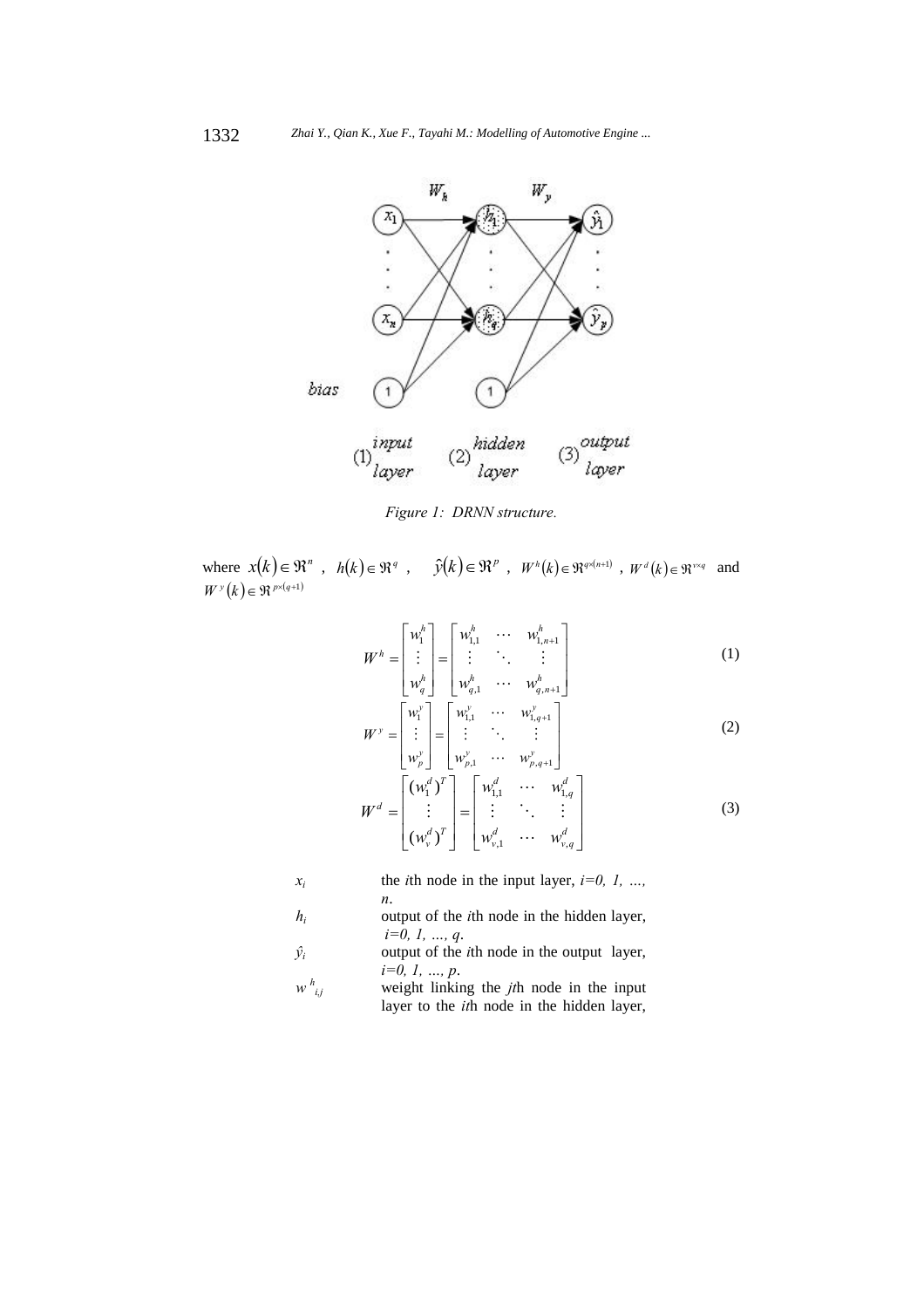*i=1, 2, …, q,* and *j=0, 1, …, n+1*. *w d i,j* recurrent weight linking the *it*h order time delay of the *jt*h node in the hidden layer, *i=1, 2, …, v,* and *j=0, 1, …, q*.  *w <sup>y</sup> i,j* weight linking the *jt*h node in the hidden layer to the *it*h node in the output layer, *i=1, 2, …, p,* and *j=0, 1, …, q+1*.

The recurrent structure in the hidden layer node is feedback to the hidden neuron itself with time delay after activation function.

In mathematical terms, the DRNN with  $q$  hidden layer nodes is governed by the following equations.

$$
\mathbf{y}(k) = W^{\mathcal{V}} \begin{bmatrix} h(k) \\ 1 \end{bmatrix} \tag{4}
$$

$$
h(k) = f\left[z(k)\right] \tag{5}
$$

$$
z(k) = W^h \begin{bmatrix} x(k) \\ 1 \end{bmatrix}
$$
  
+ 
$$
\begin{bmatrix} w_{1,1}^d & \cdots & 0 \\ \vdots & \ddots & \vdots \\ 0 & \cdots & w_{1,q}^d \end{bmatrix} \cdots \begin{bmatrix} w_{v,1}^d & \cdots & 0 \\ \vdots & \ddots & \vdots \\ 0 & \cdots & w_{v,q}^d \end{bmatrix} \begin{bmatrix} h^d(k-1) \\ \vdots \\ h^d(k-v) \end{bmatrix}
$$
  
= 
$$
W^h \begin{bmatrix} x(k) \\ 1 \end{bmatrix} + \begin{bmatrix} diag(w_1^d) & \cdots & diag(w_v^d) \\ \vdots & \vdots \\ h^d(k-v) \end{bmatrix} \begin{bmatrix} h^d(k-1) \\ \vdots \\ h^d(k-v) \end{bmatrix}
$$
 (6b)

$$
h^d(k) = h(k), \qquad \text{feedback} \tag{7}
$$

where  $f(.)$  is the non-linear activation function in hidden layer. The typical hidden layer activation functions used in DRNN are sigmoid and hyperbolic tangent function. In the investigation of process modelling with DRNN, only sigmoid activation function is chosen as the non-linear transfer function in DRNN.

# **2.2 DRNN Training using Dynamic Back-Propagation Algorithm**

Let  $y(k)$  and  $\hat{y}(k)$  be the actual responses of the plant and the output of the DRNN model, then an error function for a training cycle for DRNN can be defined as

$$
E_m = \frac{1}{2} (y(k) - \hat{y}(k))^2
$$
 (8)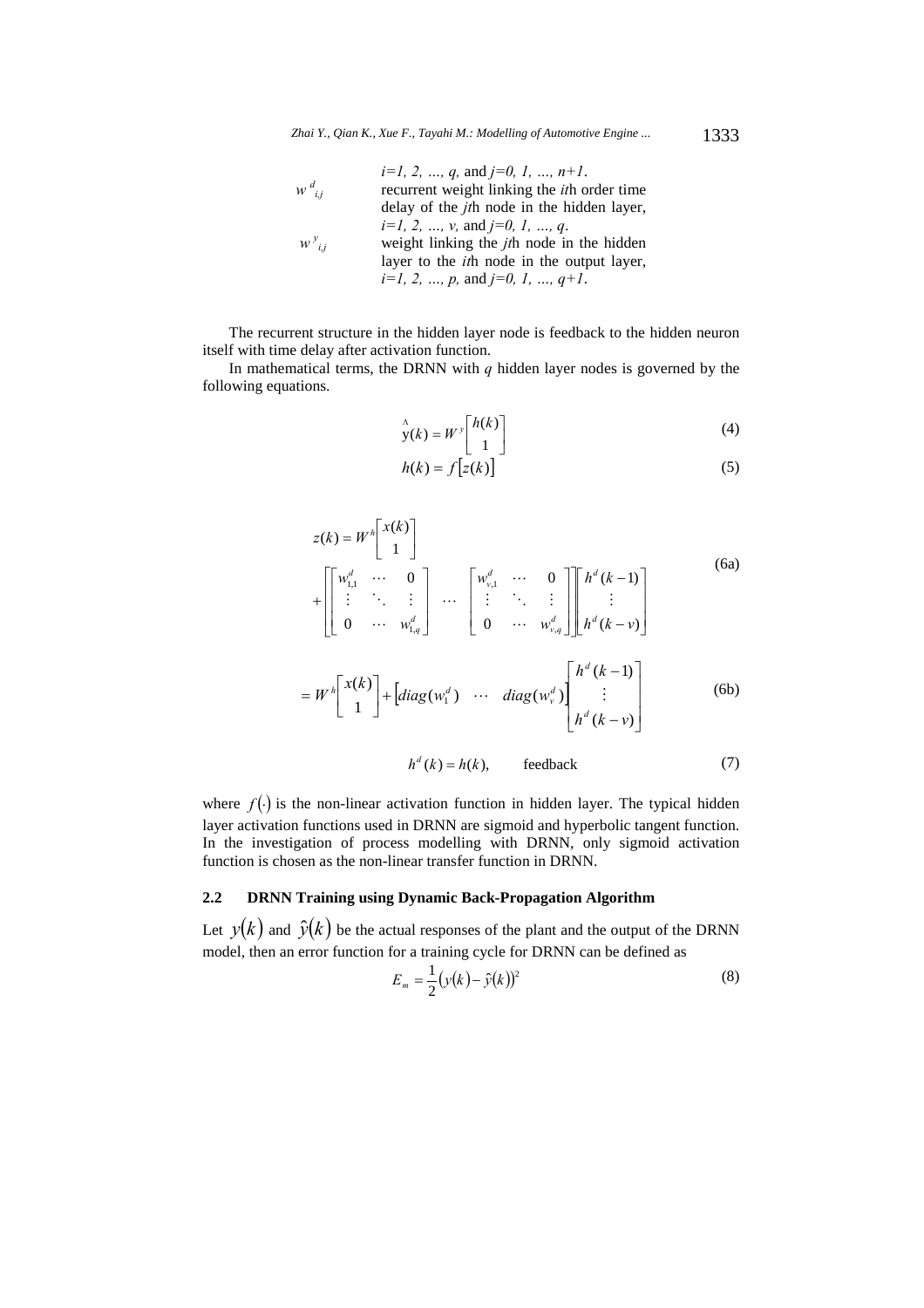1334 *Zhai Y., Qian K., Xue F., Tayahi M.: Modelling of Automotive Engine ...*

The gradient of error simply becomes

$$
\frac{\partial E_m}{\partial W} = -e_m(k) \frac{\partial \hat{y}(k)}{\partial W} \tag{9}
$$

where  $e_m(k) = y(k) - \hat{y}(k)$  is the output error between the plant and the DRNN.

Given the DRNN shown in Figure 1 and described by the equations (1)-(7), the output gradients with respect to output, recurrent and input weights, respectively, are given by

$$
\frac{\partial \hat{y}(k)}{\partial W^{\nu}} = h(k)
$$
 (10)

$$
\frac{\partial \hat{y}(k)}{\partial W^d} = W^{\gamma} P(k)
$$
\n(11)

$$
\frac{\partial \hat{y}(k)}{\partial W^h} = W_j^v Q \ (k) \tag{12}
$$

Where  $P(k) = \frac{\partial h(k)}{\partial W^d}$  $P(k) = \frac{\partial h(k)}{\partial W^d}$  and  $Q = \frac{\partial h(k)}{\partial W^h}$  $Q = \frac{\partial h(k)}{\partial W^h}$  and satisfy

$$
P(k) = f'(z)(h(k-1) + W^d P(k-1))
$$
\n(13)

$$
Q(k) = f'(z)(x(k) + W^D Q(k-1))
$$
\n(14)

The weights can now be adjusted following a gradient method, i.e., the update rule of the weights becomes

$$
W(k+1) = W(k) + \eta \left( -\frac{\partial E_m}{\partial W} \right)
$$
 (15)

where  $\eta = [\eta^h \quad \eta^d \quad \eta^y]$  is the learning rate. The equations (8)-(15) define the dynamic back-propagation algorithm (DBP) for DRNN.

The update rule call for a proper choice of the learning rate  $\eta$ . If we let  $\eta^h$ ,  $\eta^d$ , and  $\eta^y$  be the learning rate for DRNN weights  $W^h$ ,  $W^d$ , and  $W^y$  respectively, then, the DBP algorithm converges if  $0 < |\mathcal{W}_{j}^{d}| < 1$ ,  $j = 1, 2, \dots$  v and the learning rate are chosen as:

$$
0 < \eta^{\nu} < \frac{2}{q} \tag{16}
$$

$$
0 < \eta^d < \frac{2}{q} \left[ \frac{1}{W_{\text{max}}^y} \right]^2 \tag{17}
$$

$$
0 < \eta^h < \frac{2}{(n+q)} \left[ \frac{1}{W_{\text{max}}^y \cdot x_{\text{max}}} \right]^2
$$
 (18)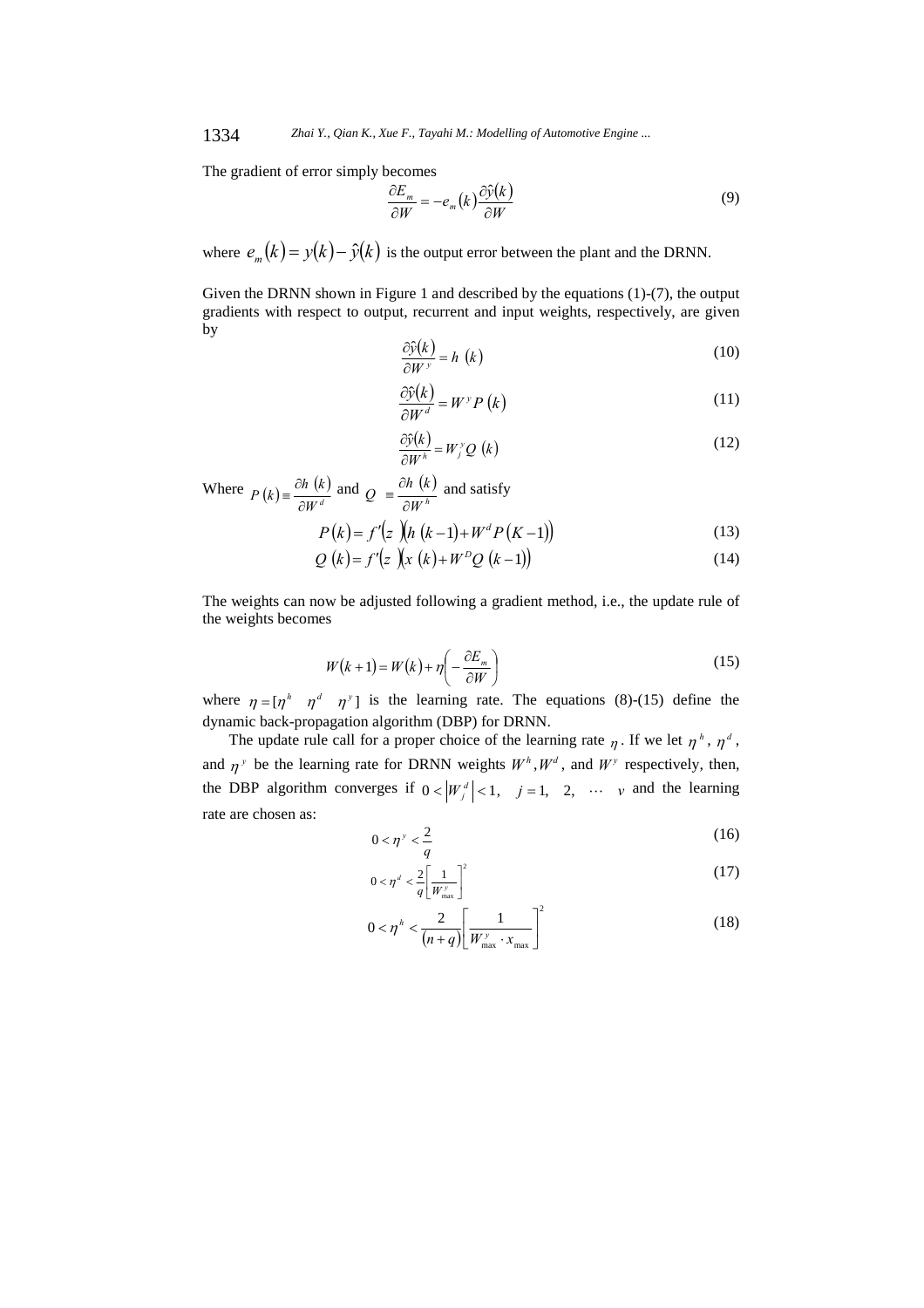Here  $q$  is the number of recurrent neurons in the hidden layer,  $n$  is the number of inputs to the DRNN,  $W_{\text{max}}^y := \max_k \|W^y(k)\|$ ,  $x_{\text{max}} := \max_k \|x(k)\|$  and  $\|\cdot\|$  is the supnorm.

## **3 SI Engine Dynamics**

In both industrial practice and scientific research, it has been more popular to use engine simulation models to make engine system analysis and design because it is much more economical than using a real engine test bed. The engine model adopted in this paper is referred to as the mean value engine model (MVEM) developed by Hendricks [Zhai, 09], which is a widely used benchmark for engine modeling and control. The three distinct subsystems of this model are the fuel injection, manifold filling and the crankshaft speed dynamics and those systems are modeled independently. Since this MVEM can achieve a steady state accuracy of about  $\pm 2\%$ over the entire operating range of the engine, it is extremely useful for validation of control strategies using simulation. A full description of the MVEM can be found in [Zhai, 09].

#### **3.1 Manifold Filling Dynamics**

The intake manifold filling dynamics are analyzed from the viewpoint of the air mass conservation inside the intake manifold. It includes two nonlinear differential equations, one for the manifold pressure and the other for the manifold temperature. The manifold pressure is mainly a function of the air mass flow past throttle plate, the air mass flow into the intake port, the exhaust gas re-circulation (EGR) mass flow, the EGR temperature and the manifold temperature. It is described as

$$
\dot{p}_i = \frac{\kappa R}{V_i} \left( -\dot{m}_{ap} T_i + \dot{m}_{at} T_a + \dot{m}_{EGR} T_{EGR} \right) \tag{19}
$$

The manifold temperature dynamics are described by the following differential equation

$$
\dot{T}_i = \frac{RT_i}{p_i V_i} \left[ -\dot{m}_{ap} (\kappa - 1) T_i + \dot{m}_{at} (\kappa T_a - T_i) \right]
$$
\n
$$
\dot{T}_i = \frac{p_i V_i}{p_i V_i} \left[ + \dot{m}_{EGR} (\kappa T_{EGR} - T_i) \right]
$$
\n(20)

In equation (1) and (2), the air mass flow dynamics in the intake manifold can be described as follows. The air mass flow past throttle plate  $\dot{m}_{at}$  is related with the throttle position and the manifold pressure. The air mass flow into the intake port  $\dot{m}_{ap}$  is represented by a well-known speed-density equation: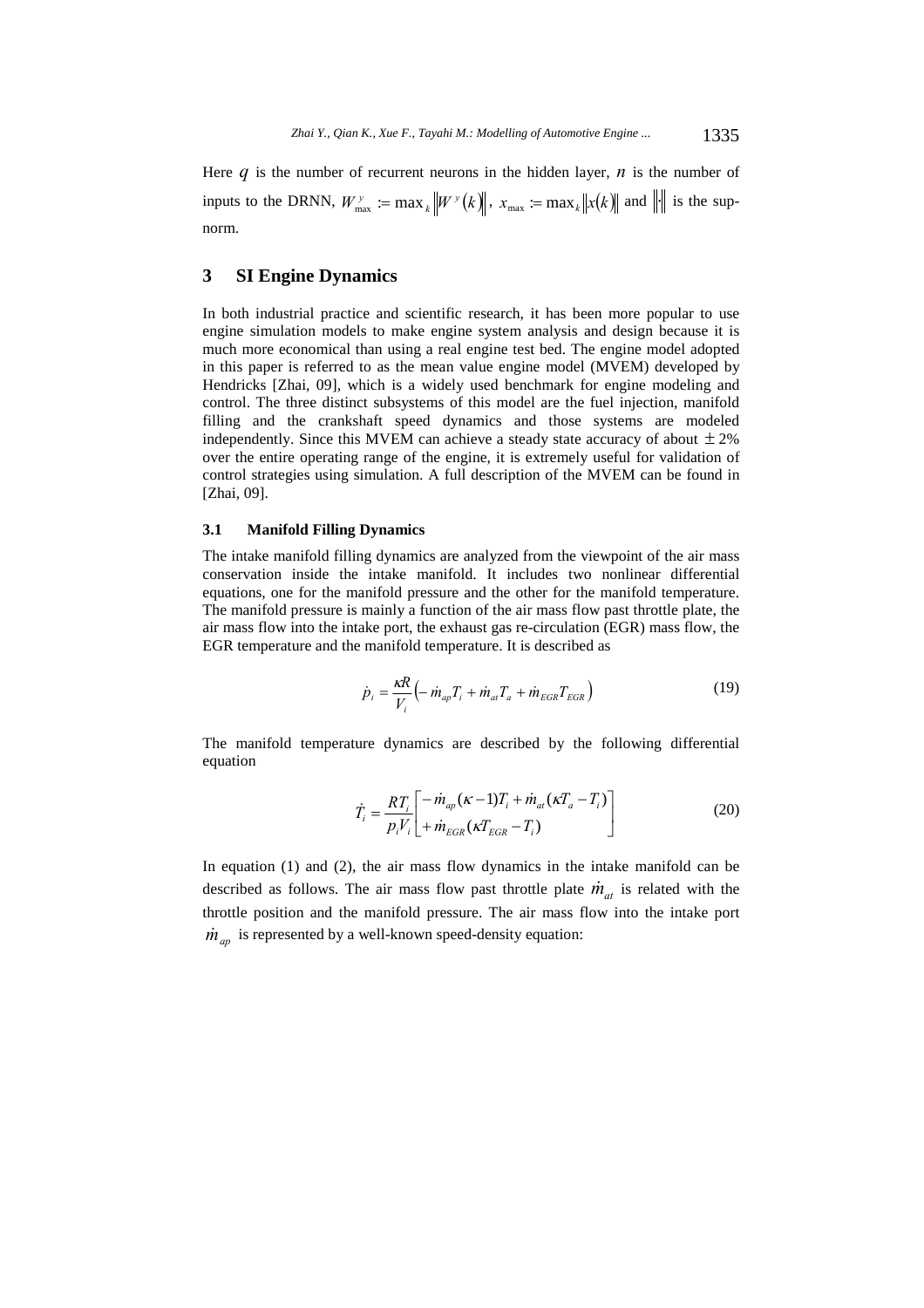1336 *Zhai Y., Qian K., Xue F., Tayahi M.: Modelling of Automotive Engine ...*

$$
\dot{m}_{at}(u, p_i) = m_{at1} \frac{p_a}{\sqrt{T_a}} \beta_1(u) \beta_2(p_r) + m_{at0}
$$
 (21)

$$
\dot{m}_{ap}(n, p_i) = \frac{V_d}{120RT_i} (\eta_i \cdot p_i) n
$$
\n(22)

where

$$
\beta_1(u) = 1 - \cos(u) - \frac{u_0^2}{2!} \tag{23}
$$

$$
\beta_2(p_r) = \begin{cases} \sqrt{1 - \left(\frac{p_r - p_c}{1 - p_c}\right)^2}, & \text{if } p_r \ge p_c \\ 1, & \text{if } p_r < p_c \end{cases} \tag{24}
$$

$$
p_r = \frac{p_i}{p_a} \tag{25}
$$

and  $m_{at0}$ ,  $m_{at1}$ ,  $u_0$ ,  $p_c$ , are constants. Additionally, instead of directly model the volumetric efficiency  $\eta_i$ , it is easier to generate the quantity  $\eta_i \cdot p_i$  which is called normalized air charge. The normalized air charge can be obtained by the steady state engine test and is approximated with the polynomial equation (8)

$$
\eta_i \cdot p_i = s_i(n) p_i + y_i(n) \tag{26}
$$

where  $s_i(n)$  and  $y_i(n)$  are positive, weak functions of the crankshaft speed and  $y_i \ll s_i$ 

#### **3.2 Crankshaft Speed Dynamics**

The crankshaft speed is derived based on the conservation of the rotational energy on the crankshaft

$$
\dot{n} = -\frac{1}{\ln} \left( P_f(p_i, n) + P_p(p_i, n) + P_b(n) \right)
$$
  
+ 
$$
\frac{1}{\ln} H_u \eta_i (p_i, n, \lambda) m_f (t - \Delta \tau_d)
$$
 (27)

Both the friction power  $P_f$  and the pumping power  $P_p$  are related with the manifold pressure  $p_i$  and the crankshaft speed  $n$ . The load power  $P_b$  is a function of the crankshaft speed *n* only. The indicated efficiency  $\eta_i$  is a function of the manifold pressure  $p_i$ , the crankshaft speed *n* and the air fuel ratio  $\lambda$ .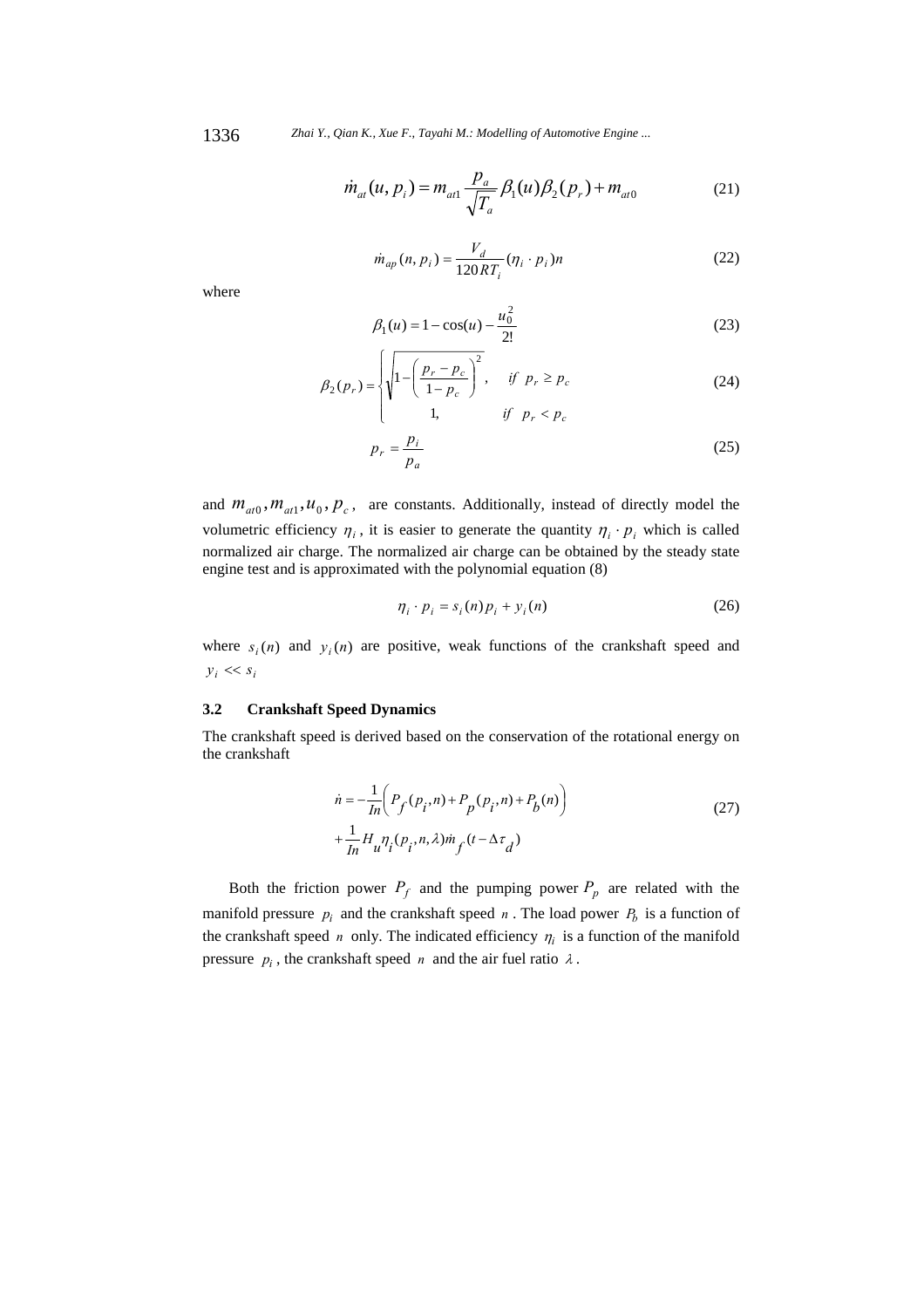#### **3.3 Fuel Injection Dynamics**

According to Hendrick's identification experiments with SI engine, the fuel flow dynamics could be described as following equations [Gertler, 95]

$$
\ddot{m}_{ff} = \frac{1}{\tau_f} \left( -\dot{m}_{ff} + X_f \dot{m}_{fi} \right) \tag{28}
$$

$$
\dot{m}_{fv} = \left(1 - X_f\right) \dot{m}_{fi} \tag{29}
$$

$$
\dot{m}_f = \dot{m}_{fv} + \dot{m}_{ff} \tag{30}
$$

where the model is based on keeping track of the fuel mass flow. The parameters in the model are the time constant for fuel evaporation,  $\tau_f$ , and the proportion  $X_f$  of the fuel which is deposited on the intake manifold,  $\dot{m}_{ff}$ , or close to the intake valves,  $\dot{m}_{fv}$ . These parameters are operating point dependent and thus the model is nonlinear

in spite of its linear form, which could be approximately expressed in terms of the states of the model as

$$
\tau_f(p_i, n) = 1.35 \times (-0.672n + 1.68) \times (p_i - 0.825)^2 +
$$
  

$$
(-0.06 \times n + 0.15) + 0.56
$$
 (31)

$$
X_f(p_i, n) = -0.277 p_i - 0.055 n + 0.68
$$
\n(32)

# **4 SI Engine Modelling by DRNN**

#### **4.1 Data Collection**

In order to analyze the modeling performance of DRNN in practical driving conditions, two sets of random amplitude signals (RAS) were designed for throttle angle bounded between 20 and 70 degree, and the fuel injection between 0.0014 kg/sec and 0.0079 kg/sec, which are shown in Figure 2 and Figure 3. These two sets of data were introduced into the mean value engine model described in Section 3. Then, from the model output, the intake manifold pressure, temperature, engine speed, air fuel ratio can be obtained with the same size of data as input data.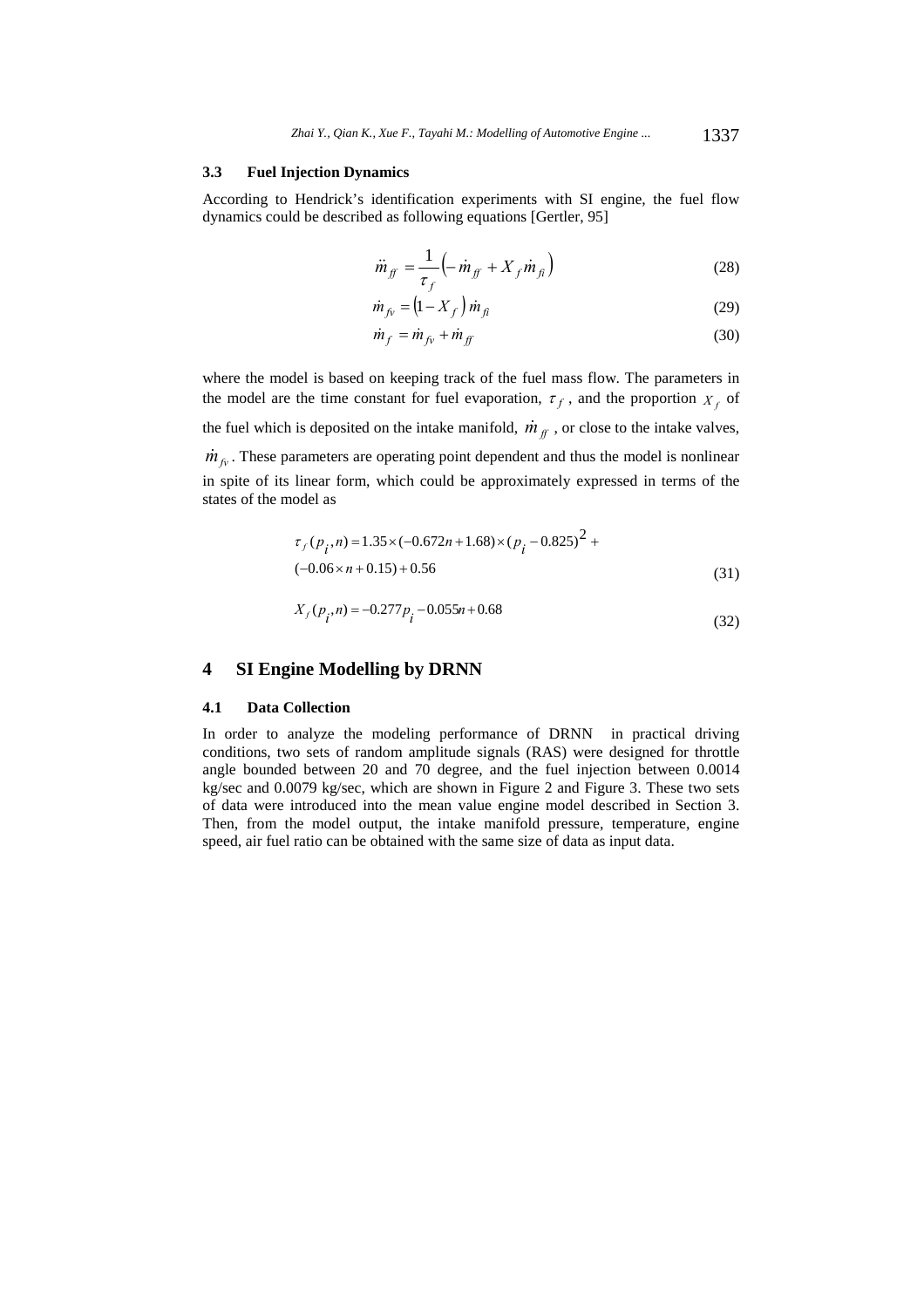

*Figure 2: RAS for Throttle Angle* 



*Figure 3: RAS for* 

The sample time in the simulation was set to 0.1s.The simulated engine model MVEM was run for 500s with a set of 5000 data samples collected for all input and output variables. These data were divided into two groups. The first 4000 samples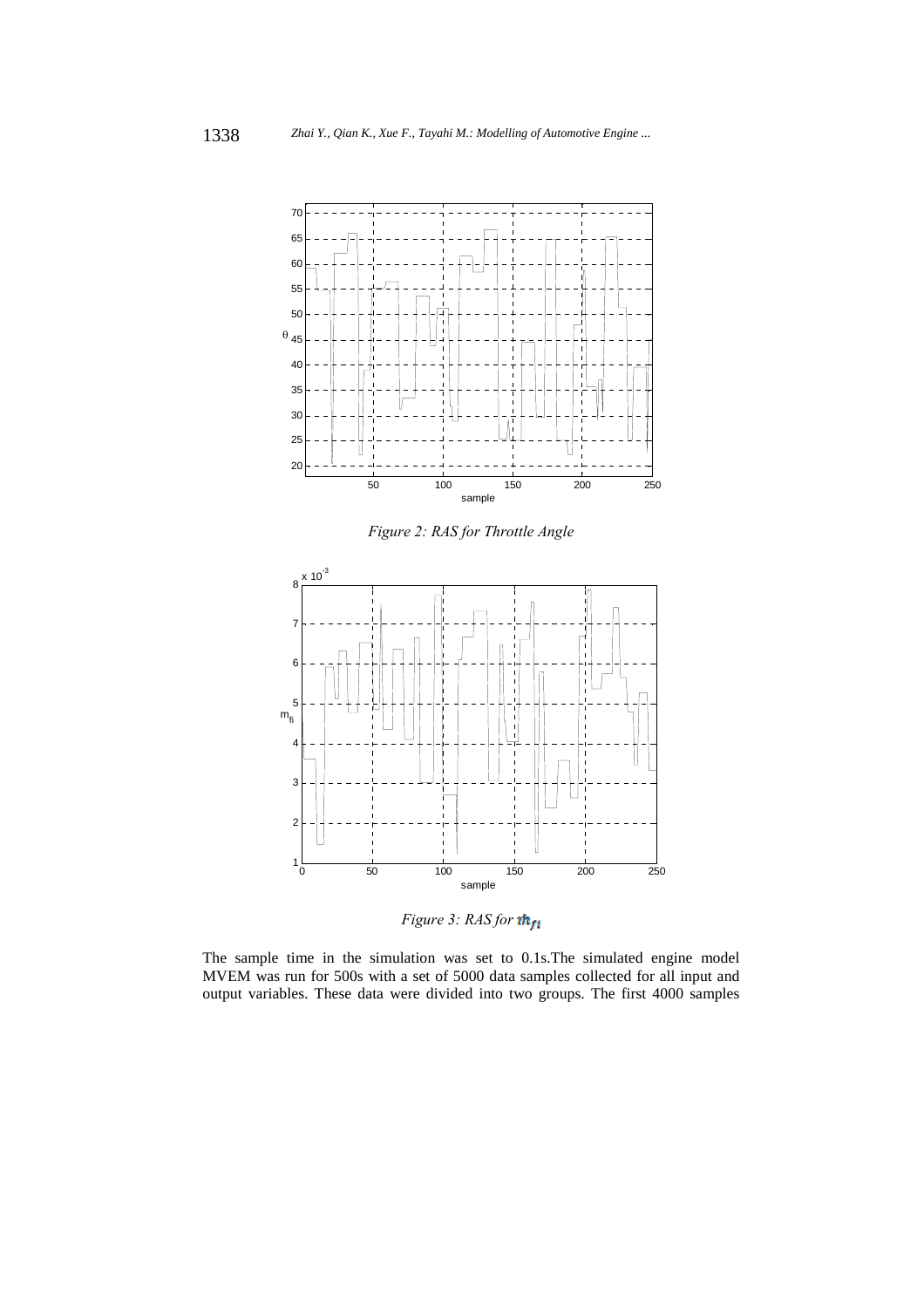were used for DRNN training and the other 1000 samples for testing the modelling performance.

#### **4.2 Engine Modelling**

In this section, a multi-input and multi-output engine model by DRNN is constructed. From the engine simulation mentioned in last section, four variables were chosen to be the network inputs: fuel injection  $\mathbf{m}_{\text{ff}}$ , throttle angle u, air-fuel ratio y, and engine speed n. Since there is no systematical way to identify the optimal order of input data and the best network size, different orders of the plant input/output and numbers of hidden nodes have been tried in the experiments and a second-order structure with 15 hidden nodes given minimum prediction error is selected. Therefore, the DRNN structure can be shown in Figure 4, which constructs a second-order engine model with 8 inputs and two outputs.



*Figure 4: The structure of the DRNN engine models* 

The DBP algorithms mentioned were used for training the DRNN. The modeling results are shown in Figure 5 and Figure 6.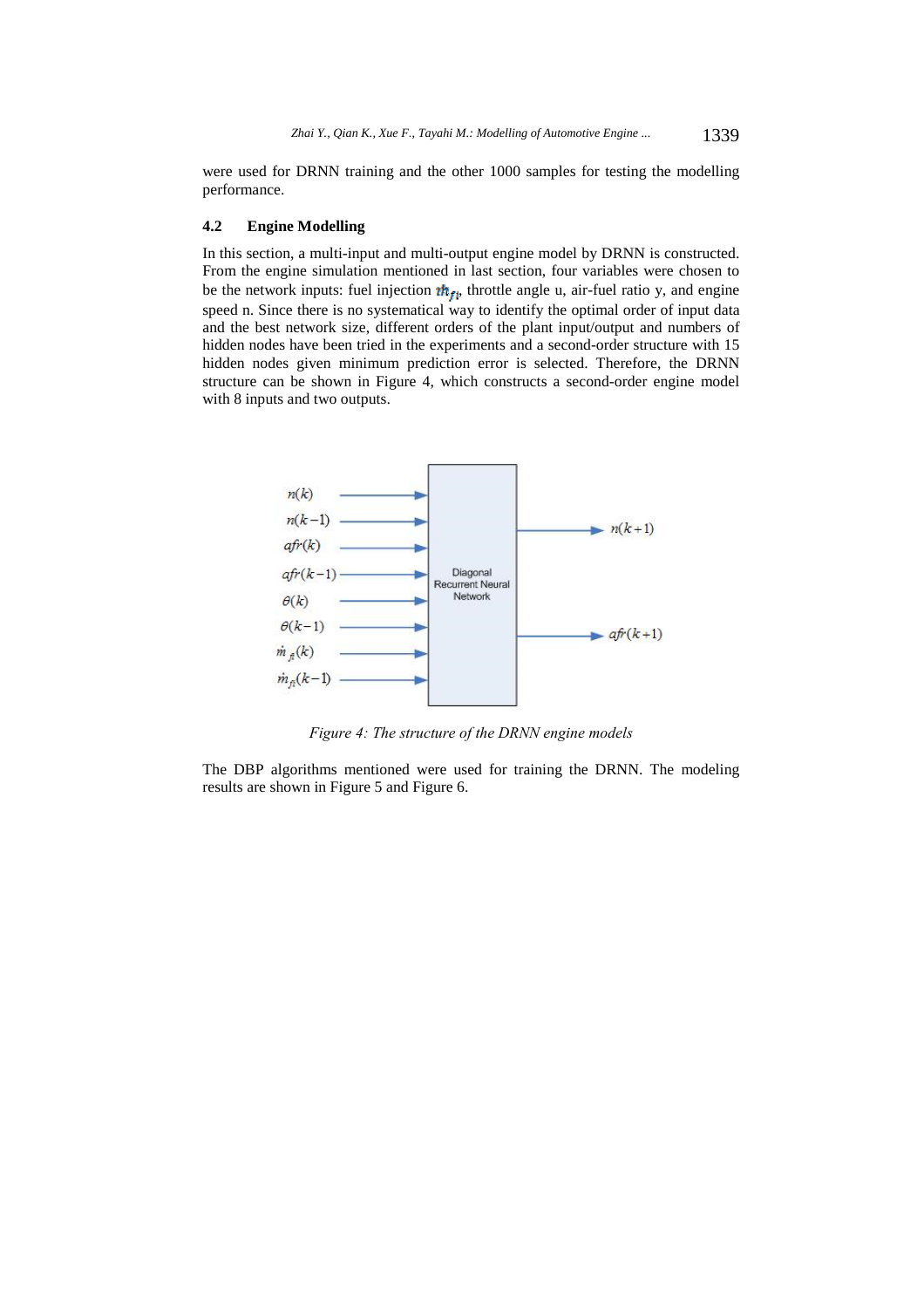

*Figure 5: Engine speed modeling result* 



*Figure 6: Air fuel ratio modeling result*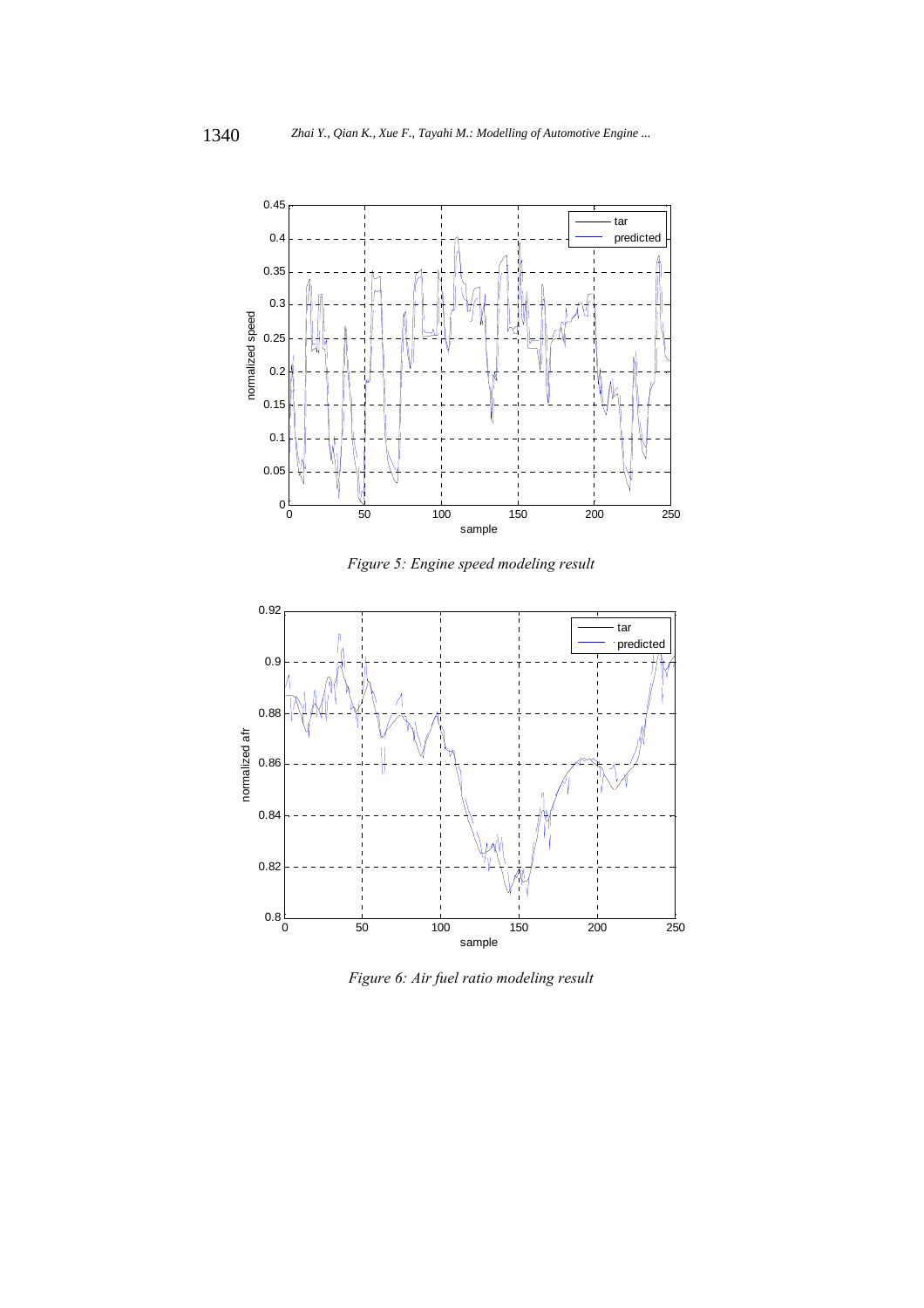The mean absolute error (MAE) as shown in equation 33, is adopted to evaluate the modeling performance.

$$
MAE = \frac{1}{n} \sum_{\ell=1}^{n} |f_{\ell} - y_{\ell}| = \frac{1}{n} \sum_{\ell=1}^{n} |e_{\ell}| \tag{33}
$$

The MAE for engine speed modeling is 0.0224, and the MAE for air fuel ratio modeling is 0.0035. It can be seen that, with the small size of DRNN, the SI engine dynamics could be accurately represented by the MIMO DRNN model.

# **5 Conclusions**

1) A DRNN as a type of recurrent network can catch the fast and nonlinear dynamics of automotive engine accurately. A proper engine model structure based on DRNN has been obtained and tested on MVEM.

2) The modelling result obtained in this paper has shown that DRNN can be a suitable model for the control and fault diagnosis in product ECU in next generation.

#### **Acknowledgements**

This research was financially supported by the Centre for Smart Grid and Information Convergence (CeSGIC) and the XJTLU Key Programme Special Fund (KSF-P-02) at Xi'an Jiaotong-Liverpool University. The authors would like to thank all the parties concerned.

#### **References**

[Arsie, 06] Ivan Arsie, Cesare Pianese, and Marco Sorrentino, A procedure to enhance identification of recurrent neural networks for simulating air–fuel ratio dynamics in SI engines , Engineering Applications of Artificial Intelligence, Volume 19, Issue 1, February 2006, Pages 65-77

[Balluchi, 00] Balluchi A, Benvenuti L, Di Benedetto MD, Pinello C, Sangiovanni-Vincentelli AL. Automotive engine control and hybrid systems: Challenges and opportunities. Proceeding of the IEEE, 2000, 88(7), 888-912.

[Behrouz, 12] Behrouz Ebrahimi, Reza Tafreshi, Houshang Masudi, Matthew Franchek, Javad Mohammadpour, Karolos Grigoriadis, A parameter-varying filtered PID strategy for air–fuel ratio control of spark ignition engines, Control Engineering Practice, Volume 20, Page 805-815, 2012

[Gertler, 95]J. Gertler,M. Costin, X. Fang, R. Hira, Z. Kowalalczuk, M. Kunwer, and R. Monajemy, Model based diagnosis for automotive engines—Algorithm development and testing on a production vehicle, IEEE Trans. Contr. Syst. Technol., vol. 3, pp. 61–69, Jan. 1995.

[Hsu, 95] P. L. Hsu, K. L. Lin, and L. C. Shen, Diagnosis of multiple sensor and actuator failures in automotive engines, IEEE Trans. Veh. Technol., vol. 44, pp. 779–789, July 1995.

[Kim, 98] Y.W. Kim, G. Rizzoni, and V. Utkin, Automotive engine diagnosis and control via nonlinear estimation, IEEE Contr. Syst. Mag., pp. 84–99, Oct. 1998.